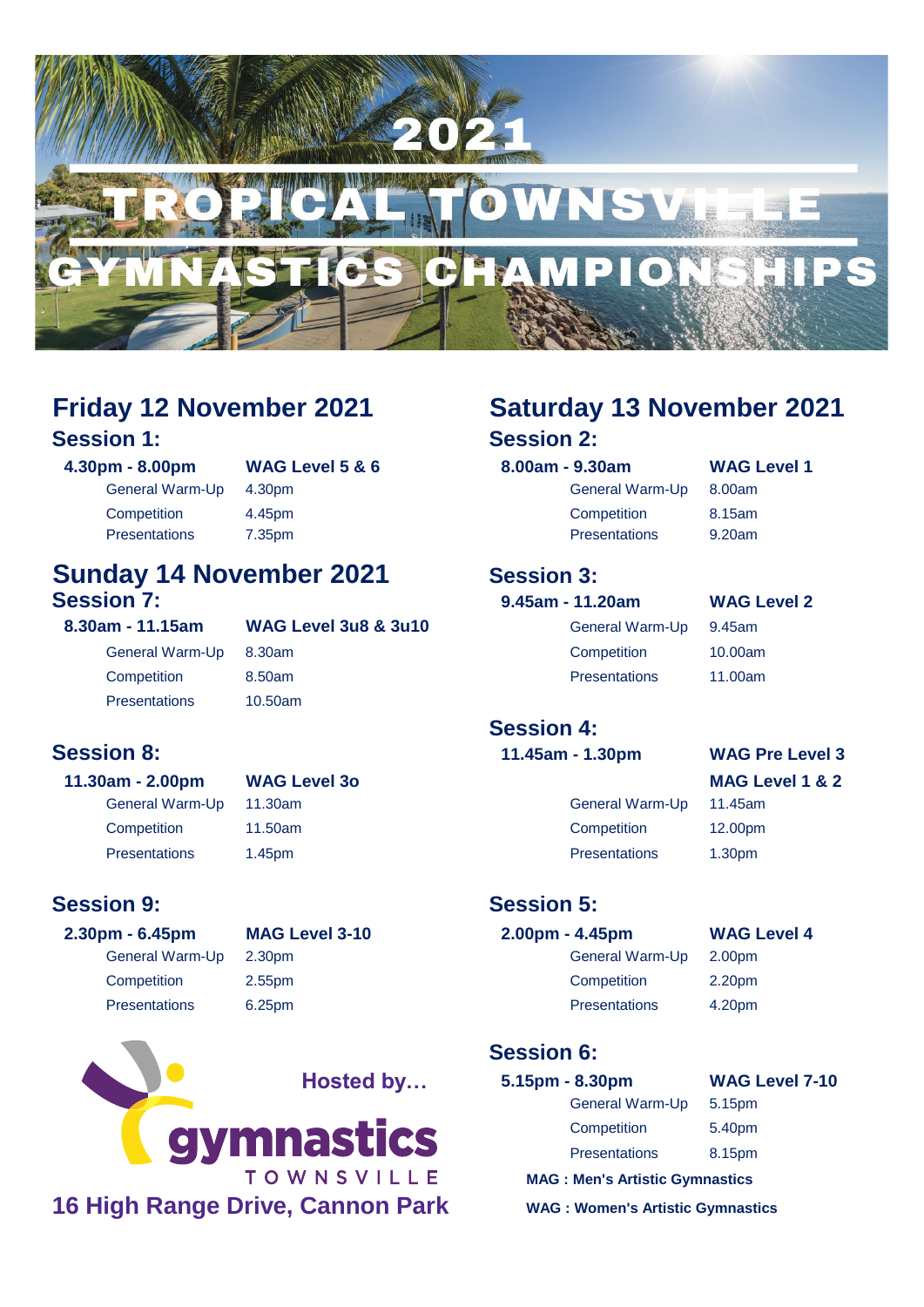# SESSION 1 WAG LEVEL 5-6 **WORK ORDER**

|      | Vault | <b>Bars</b> | <b>Beam</b>          | <b>Floor</b> | <b>Rest</b> |
|------|-------|-------------|----------------------|--------------|-------------|
| 4.30 |       |             | General Warm-up      |              |             |
| 4.45 |       |             | Marshall & March On  |              |             |
| 4.50 | А     | в           | ◡                    |              | Е           |
| 5.20 | F     | Α           | В                    | С            |             |
| 5.50 |       | E           | A                    | В            |             |
| 6.20 | С     |             |                      | Α            | в           |
| 6.50 | в     |             |                      | E            | A           |
| 7.20 |       |             | March Off            |              |             |
| 7.35 |       |             | <b>Presentations</b> |              |             |

*A group apparatus warm-up of 60 sec per gymnast will be permitted immediately before competing on Vault and Bars. A 5 minute group apparatus warm-up will be permitted immediately before competing on Floor.*

*A 60 sec touch American warm up will be permitted on Beam.*

|     | <b>GROUP A</b>          |                   |     | <b>GROUP B</b>                    |            |
|-----|-------------------------|-------------------|-----|-----------------------------------|------------|
| 304 | Isabella Begelhole (50) | Gym TSV           | 300 | Trinity Glover (50)               | Allstar    |
| 315 | Paige Crotty (50)       | Gym TSV           | 301 | Ava Zammit (50)                   | Allstar    |
| 316 | Sophie Camilleri (5u10) | Gym TSV           | 302 | Claire Harvey (50)                | Allstar    |
| 317 | Courtney Zonta (5u10)   | Gym TSV           | 303 | Jaymee Rawson (5o)                | Allstar    |
| 332 | Shreeya Ranabhat (5u12) | Gym TSV           | 328 | Lydia Shirtcliff (5u12)           | Allstar    |
| 310 | Nalini Schofield (50)   | Ingham            | 329 | Caitlin Schultheiss (5u12)        | Allstar    |
| 314 | Zoe Lahtinen (50)       | Ingham            | 330 | Charli Moore (5u12)               | Allstar    |
| 325 | Amelia Vellla (50)      | Ingham            | 331 | Sophie Fickling (5u12)            | Allstar    |
| 326 | Jessica Furber (5u12)   | Ingham            | 311 | Victoria Catabianco (50)          | Tully      |
| 327 | Kaurila Louise (50)     | Ingham            | 312 | Ava Duringo (50)                  | Tully      |
|     |                         |                   | 313 | Brianna Liddle (50)               | Tully      |
|     | <b>GROUP C</b>          |                   |     | <b>GROUP D</b>                    |            |
| 318 | Skye Stroud (5u10)      | <b>Sth Cairns</b> | 305 | Charlotte Sowden (50)             | Mareeba    |
| 319 | Nahla Morris (5u10)     | <b>Sth Cairns</b> | 306 | Sahara Kennedy (50)               | Mareeba    |
| 320 | Ebony Bain (5u10)       | <b>Sth Cairns</b> | 333 | Addyson Hampton (5u12)            | Mareeba    |
| 321 | Emma Blain (5u10)       | <b>Sth Cairns</b> | 334 | Elizabeth Fagg-MacLaughlin (5u12) | Mareeba    |
| 322 | Eloise Kanacki (5u10)   | <b>Sth Cairns</b> | 340 | Natalia Esposito (6)              | Mareeba    |
| 323 | Harper Tenni (5u10)     | <b>Sth Cairns</b> | 307 | Madison Clauson (5o)              | <b>NWG</b> |
| 324 | Alisha Shigeta (5u10)   | <b>Sth Cairns</b> | 341 | Jasmine Harvey (6)                | <b>NWG</b> |
| 308 | Sophie Roberts (50)     | Momentum          | 342 | Madison McArdle (6)               | <b>NWG</b> |
| 309 | Ruby Mills (5u10)       | Momentum          | 343 | Niah Murphy (6)                   | <b>NWG</b> |
| 335 | Chloe Geyer (5u12)      | Momentum          |     |                                   |            |
|     | <b>GROUP E</b>          |                   |     |                                   |            |
| 344 | Jenna Mattinson (6)     | <b>Sth Cairns</b> |     |                                   |            |
| 345 | Ainsley Ross (6)        | <b>Sth Cairns</b> |     |                                   |            |
| 346 | Dakota Pointon (6)      | <b>Sth Cairns</b> |     |                                   |            |
| 347 | Ava Fitzgerald (6)      | <b>Sth Cairns</b> |     |                                   |            |
| 348 | Olivia Doolan (6)       | <b>Sth Cairns</b> |     |                                   |            |
| 349 | Lakkana Ryan (6)        | <b>Sth Cairns</b> |     |                                   |            |
| 350 | Toni McQueen (6)        | <b>Sth Cairns</b> |     |                                   |            |
| 351 | Jade Porter (6)         | <b>Sth Cairns</b> |     |                                   |            |
| 352 | Haydyn Scoble (6)       | <b>Sth Cairns</b> |     |                                   |            |
|     |                         |                   |     |                                   |            |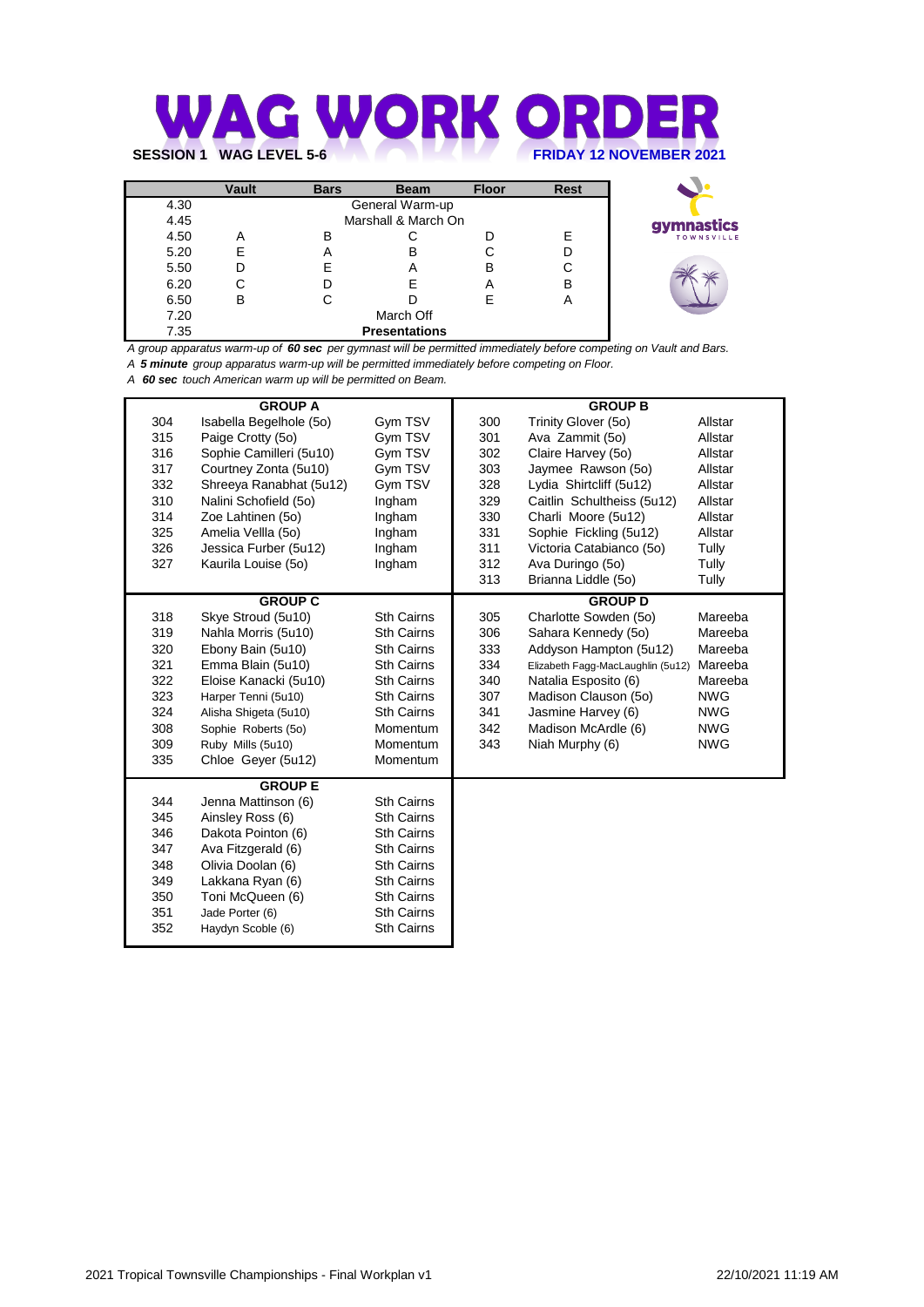# **WAG WORK ORDER SESSION 2 WAG LEVEL 1 SATURDAY 13 NOVEMBER 2021**

|      | Vault | <b>Bars</b>         | <b>Beam</b> | <b>Floor</b> |  |  |  |
|------|-------|---------------------|-------------|--------------|--|--|--|
| 8.00 |       | General Warm-up     |             |              |  |  |  |
| 8.10 |       | Marshall & March On |             |              |  |  |  |
| 8.15 | А     |                     | С           |              |  |  |  |
| 8.30 |       |                     | в           | C            |  |  |  |
| 8.45 |       |                     | А           | В            |  |  |  |
| 9.00 | B     |                     |             | A            |  |  |  |
| 9.15 |       | March Off           |             |              |  |  |  |
| 9.20 |       | Presentations       |             |              |  |  |  |



*A one touch warm-up will be permitted immediately before competing on each apparatus.*

|     | <b>GROUP A</b>                |         |     | <b>GROUP B</b>          |         |
|-----|-------------------------------|---------|-----|-------------------------|---------|
| 111 | Molly Askew (1)               | Gym TSV | 113 | Isla Chappel (1)        | Gym TSV |
| 112 | Jessica Beverly (1)           | Gym TSV | 115 | Jasmyn Faint (1)        | Gym TSV |
| 114 | Taylor Dickenson (1)          | Gym TSV | 123 | Dennisha Jenkins (1)    | Gym TSV |
| 129 | Amelia McBurney (1)           | Gym TSV | 133 | Brooke Rush (1)         | Gym TSV |
| 130 | Hailee Melvin (1)             | Gym TSV | 134 | Taylah Rush (1)         | Gym TSV |
| 131 | Hope Merritt (1)              | Gym TSV | 141 | Emma Thompson (1)       | Gym TSV |
| 132 | Makayla Piper (1)             | Gym TSV | 144 | Teruhi Turner (1)       | Gym TSV |
| 143 | Lilly Thompson (1)            | Gym TSV | 146 | Charlotte Woods (1)     | Gym TSV |
| 147 | Demi Zonta (1)                | Gym TSV |     |                         |         |
| 127 | Scarlett Lucas-Schipplock (1) | Gym TSV |     |                         |         |
|     |                               |         |     |                         |         |
|     | <b>GROUP C</b>                |         |     | <b>GROUP D</b>          |         |
| 116 | Chloe Fenton (1)              | Gym TSV | 118 | Giovanna Gardner (1)    | Gym TSV |
| 117 | Lyla Fielder (1)              | Gym TSV | 119 | Isabella Geissmann (1)  | Gym TSV |
| 121 | Arianna Hay (1)               | Gym TSV | 120 | Emily Haddon (1)        | Gym TSV |
| 124 | McKenzie Knapp (1)            | Gym TSV | 122 | Gretel Hinschen (1)     | Gym TSV |
| 125 | Mia Lawson (1)                | Gym TSV | 135 | Ruby Scaf (1)           | Gym TSV |
| 126 | Bronte Lotty (1)              | Gym TSV | 137 | Alannah Suk (1)         | Gym TSV |
| 128 | Peyton Marchant (1)           | Gym TSV | 140 | Kailolo Taupe (1)       | Gym TSV |
| 136 | Scarlett Singler (1)          | Gym TSV | 142 | Ivy Thompson (1)        | Gym TSV |
| 138 | Sofia Switzer (1)             | Gym TSV | 145 | Toariki Mary Turner (1) | Gym TSV |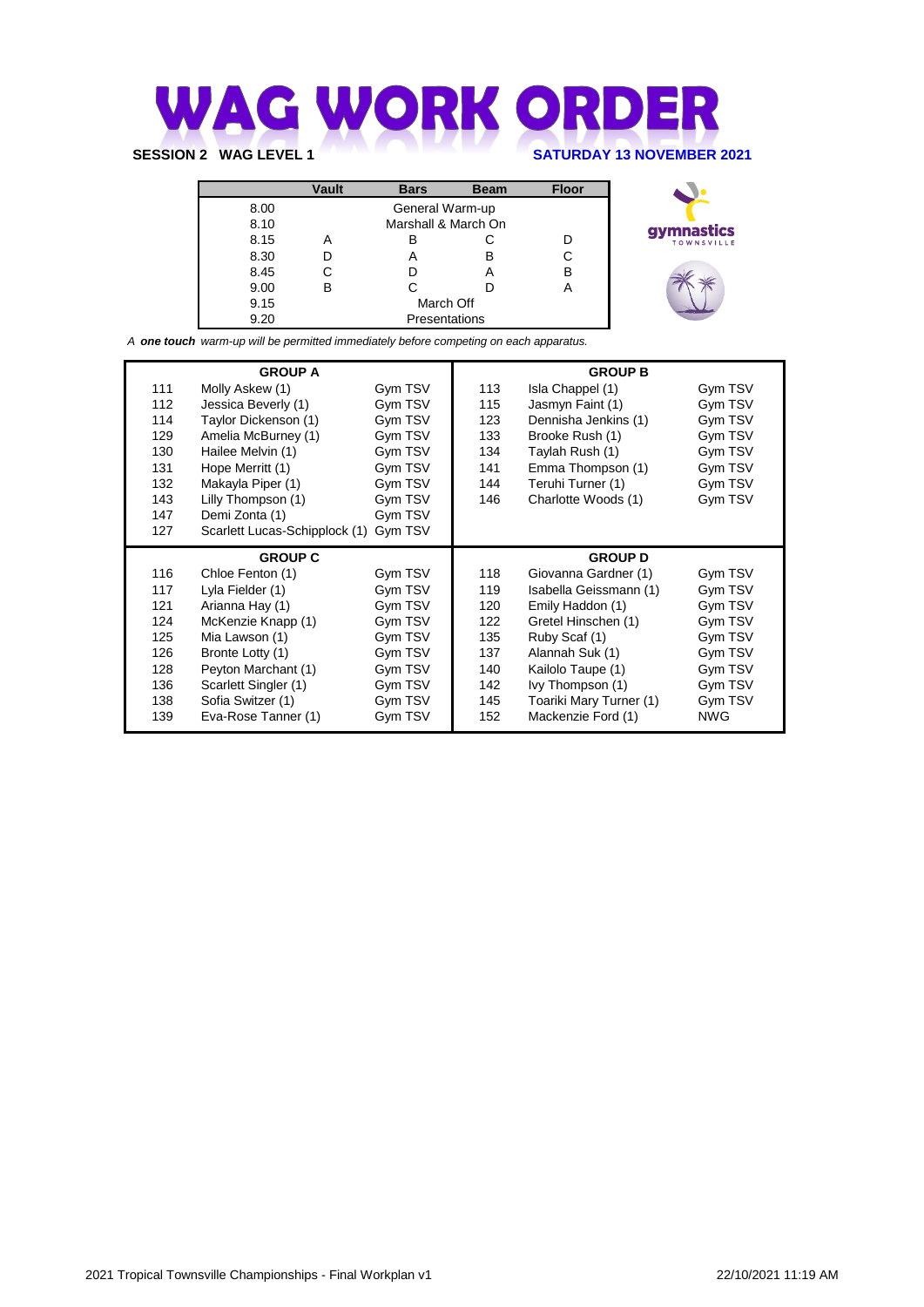

|       | Vault | <b>Bars</b>         | <b>Beam</b> | <b>Floor</b> |                                 |
|-------|-------|---------------------|-------------|--------------|---------------------------------|
| 9.45  |       | General Warm-up     |             |              |                                 |
| 9.55  |       | Marshall & March On |             |              |                                 |
| 10.00 |       |                     |             |              | gymnastics<br><b>TOWNSVILLE</b> |
| 10.12 |       |                     | В           |              |                                 |
| 10.24 |       |                     | А           | В            |                                 |
| 10.36 | в     |                     |             |              |                                 |
| 10.48 |       | March Off           |             |              |                                 |
| 11.00 |       | Presentations       |             |              |                                 |

*A one touch warm-up will be permitted immediately before competing on each apparatus.*

|     | <b>GROUP A</b>        |         |     | <b>GROUP B</b>      |            |
|-----|-----------------------|---------|-----|---------------------|------------|
| 158 | Mia Figucio (2)       | Gym TSV | 154 | Sarah Absolon (2)   | Gym TSV    |
| 162 | Hattie Hinschen (2)   | Gym TSV | 155 | Ella Anscomb (2)    | Gym TSV    |
| 166 | Ruby O'Connell (2)    | Gym TSV | 156 | Harlow Blake (2)    | Gym TSV    |
| 169 | Lienke Viljoen (2)    | Gym TSV | 159 | Eden Griffiths (2)  | Gym TSV    |
| 170 | Scarlett Williams (2) | Gym TSV | 160 | Mina He $(2)$       | Gym TSV    |
| 171 | Sienna Wilson (2)     | Gym TSV | 164 | Koa Matthews (2)    | Gym TSV    |
|     |                       |         | 165 | Tilly Moravszky (2) | Gym TSV    |
|     |                       |         | 168 | Shaylah Stone (2)   | Gym TSV    |
|     | <b>GROUP C</b>        |         |     | <b>GROUP D</b>      |            |
| 157 | Jazmin Burnett (2)    | Gym TSV | 176 | Kamea Gallaher (2)  | Mareeba    |
| 161 | Kylah Healy (2)       | Gym TSV | 177 | Grace Read (2)      | Mareeba    |
| 163 | Sauika leremia (2)    | Gym TSV | 178 | Ella Rose Mayes (2) | Mareeba    |
| 167 | Brienna Steele (2)    | Gym TSV | 179 | Grace Edwards (2)   | <b>NWG</b> |
|     |                       |         | 180 | Larni Lavell (2)    | NWG        |
|     |                       |         | 181 | Mahli Dredge (2)    | NWG        |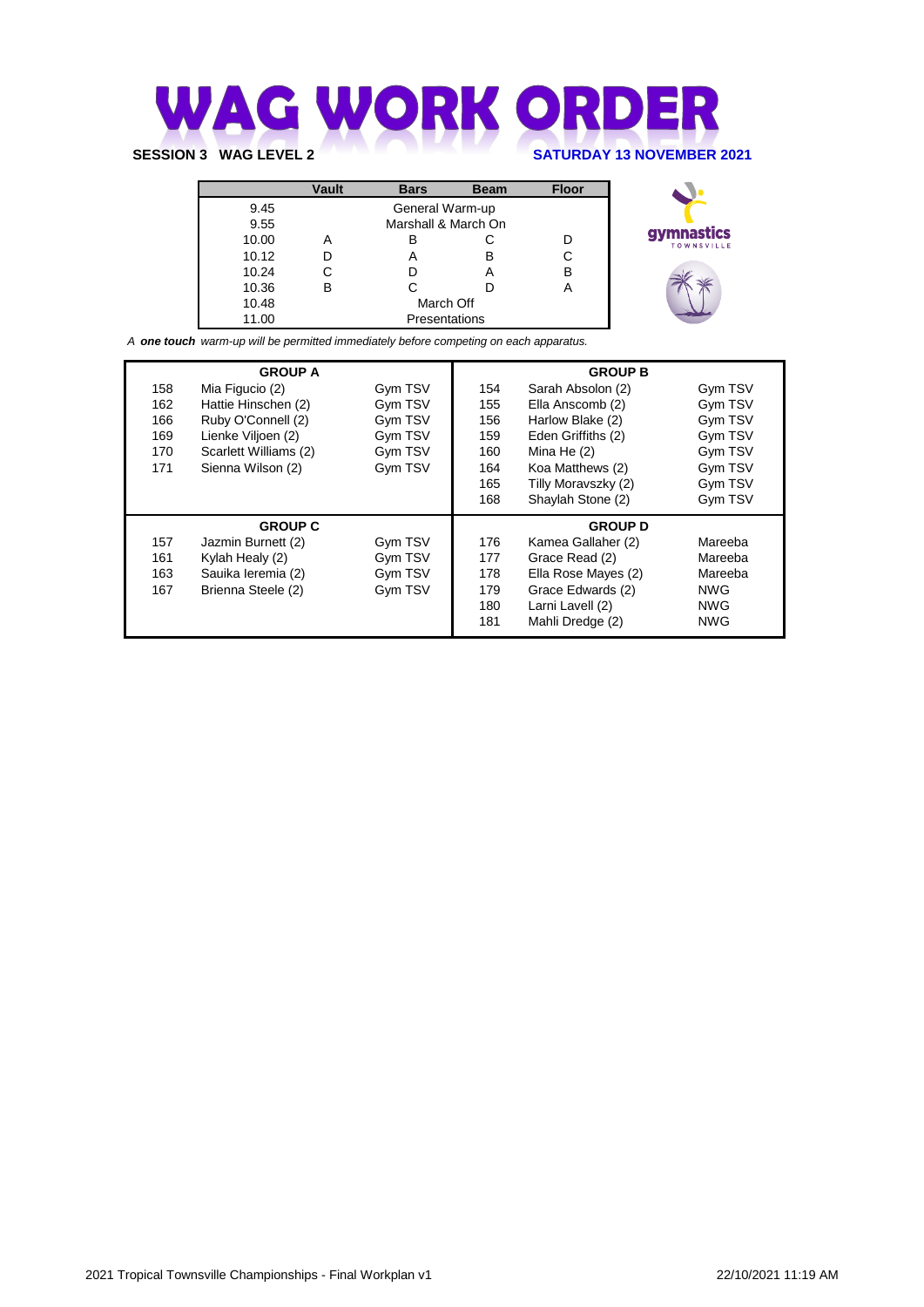# **MAG & WAG WORK ORDER**

### **SESSION 4 WAG LEVEL Pre-3 SATURDAY 13 NOVEMBER 2021**

gymnastics

|       | Vault           | <b>Bars</b>         | <b>Beam</b> | <b>Floor</b> |  |  |  |
|-------|-----------------|---------------------|-------------|--------------|--|--|--|
| 11.45 | General Warm-up |                     |             |              |  |  |  |
| 11.55 |                 | Marshall & March On |             |              |  |  |  |
| 12.00 | А               |                     |             |              |  |  |  |
| 12.20 |                 | A                   | в           |              |  |  |  |
| 12.40 |                 |                     | А           | в            |  |  |  |
| 1.00  | в               | C                   |             | А            |  |  |  |
| 1.20  |                 | March Off           |             |              |  |  |  |
| 1.30  |                 | Presentations       |             |              |  |  |  |

*A one touch warm-up will be permitted immediately before competing on each apparatus.*

|     | <b>GROUP A</b>                         |            |     | <b>GROUP B</b>                      |                 |
|-----|----------------------------------------|------------|-----|-------------------------------------|-----------------|
| 399 | Kalani Beer (PL3)                      | Gym TSV    | 406 | Jaida Ferguson (PL3)                | Gym TSV         |
| 400 | Riley Beyne (PL3)                      | Gym TSV    | 407 | Grace Green (PL3)                   | Gym TSV         |
| 401 | Tyler Marrinan (PL3)                   | Gym TSV    | 408 | Kate Hancock (PL3)                  | Gym TSV         |
| 402 | Indiana Bucci (PL3)                    | Gym TSV    | 411 | Bella McGrath (PL3)                 | Gym TSV         |
| 403 | Amelia Bullen (PL3)                    | Gym TSV    | 412 | Kayleigh Millar (PL3)               | Gym TSV         |
| 405 | Isabella Dingley (PL3)                 | Gym TSV    | 415 | Miya Neary (PL3)                    | Gym TSV         |
| 414 | Halle Moore (PL3)                      | Gym TSV    | 417 | Shardie Orne-Gliemann (PL3) Gym TSV |                 |
| 423 | Mia Thompson (PL3)                     | Gym TSV    | 421 | Charlotte Talbot (PL3)              | Gym TSV         |
| 425 | Isla Winning (PL3)                     | Gym TSV    | 422 | Anna Taylor (PL3)                   | Gym TSV         |
|     |                                        |            | 424 | Mia Vecchio (PL3)                   | Gym TSV         |
|     |                                        |            |     |                                     |                 |
|     | <b>GROUP C</b>                         |            |     | <b>GROUP D</b>                      |                 |
| 404 | Koa De Loryn (PL3)                     | Gym TSV    | 426 | Mahalia Gallaher (PL3)              | Mareeba         |
| 409 | Arliyah Jacobsen (PL3)                 | Gym TSV    | 427 | Ruby Cleary (PL3)                   | Mareeba         |
| 410 | Kaley McCulloch (PL3)                  | Gym TSV    | 428 | Krystal-Lee Thompson (PL3)          | Mareeba         |
| 413 | Charlize (CiCi) Millwood (PL3) Gym TSV |            | 429 | Zabella Hensen (PL3)                | Mareeba         |
| 416 | Orla O'Leary Grant (PL3)               | Gym TSV    | 430 | Micaiah Ford (PL3)                  | Mareeba         |
| 419 | Annabelle Pritchard (PL3)              | Gym TSV    | 431 | Jessica Perkowicz (PL3)             | Mareeba         |
| 420 | Eevee Pritchard (PL3)                  | Gym TSV    | 434 | Georgia Bailey (PL3)                | PCYC TSV        |
| 418 | Charlotte Peterson (PL3)               | Gym TSV    | 435 | Erin Mansfield (PL3)                | PCYC TSV        |
| 432 | Ada English (PL3)                      | <b>NWG</b> | 436 | Anabelle Giorcelli (PL3)            | <b>PCYC TSV</b> |

### **SESSION 4 MAG LEVEL 1 - 2**

|       | <b>FLOOR</b> | <b>POMMELS</b> | <b>RINGS</b>         | <b>VAULT</b> | <b>P/BARS</b> | <b>H/BAR</b> |
|-------|--------------|----------------|----------------------|--------------|---------------|--------------|
| 11.45 |              |                | General Warm Up      |              |               |              |
| 11.55 |              |                | Marshall & March On  |              |               |              |
| 12.00 | Е            | F              | G                    |              |               |              |
| 12.13 | G            | E              | F                    |              |               |              |
| 12.26 | F            | G              | Е                    |              |               |              |
| 12.39 |              |                |                      | Е            | F             | G            |
| 12.52 |              |                |                      | G            | F             | F            |
| 1.05  |              |                |                      | F            | G             | F            |
| 1.18  |              |                | March Off            |              |               |              |
| 1.30  |              |                | <b>Presentations</b> |              |               |              |

*A one-touch warm-up will be permitted immediately before competing on each apparatus.*

|     | <b>GROUP E</b>        |         |     | <b>GROUP F</b>        |         |
|-----|-----------------------|---------|-----|-----------------------|---------|
| 101 | Theo Anscomb (1)      | Gym TSV | 107 | Zachariah Gardner (1) | Gym TSV |
| 102 | Cooper Askew (1)      | Gym TSV | 108 | Jedd Hasenkamp (1)    | Gym TSV |
| 103 | Oliver Garvie (1)     | Gym TSV | 109 | Luke Nolan (1)        | Gym TSV |
| 104 | Kai Moravszky (1)     | Gym TSV | 110 | Joshua Varnes (1)     | Gym TSV |
| 105 | Liam Torrens (1)      | Gym TSV | 153 | Taylor Crotty (2)     | Gym TSV |
| 106 | Henry White (1)       | Gym TSV |     |                       |         |
|     | <b>GROUP G</b>        |         |     |                       |         |
| 148 | Ben Krauss/Mercer (1) | Mareeba |     |                       |         |
| 149 | Kipp Fealy (1)        | Mareeba |     |                       |         |
| 150 | Flynn Posma (1)       | Mareeba |     |                       |         |
| 151 | Logan Turchet (1)     | Mareeba |     |                       |         |
| 172 | Bastian Gallaher (2)  | Mareeba |     |                       |         |
| 173 | Ash Mayes (2)         | Mareeba |     |                       |         |
| 174 | Bentley Posma (2)     | Mareeba |     |                       |         |
| 175 | Parker Turchet (2)    | Mareeba |     |                       |         |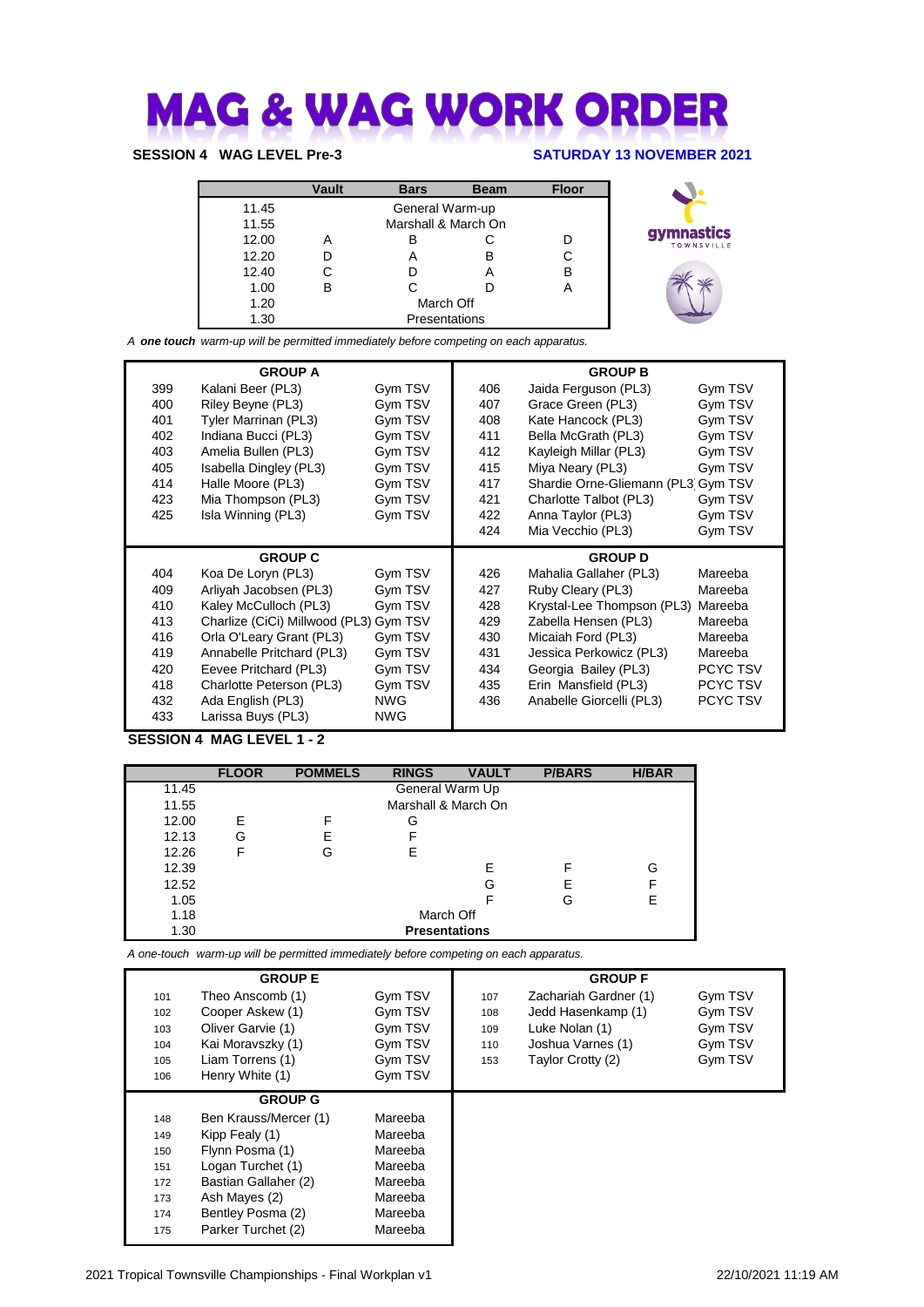# **WAG WORK ORDER SESSION 5 WAG LEVEL 4 SATURDAY 13 NOVEMBER 2021**

|      | Vault | <b>Bars</b>          | <b>Beam</b> | <b>Floor</b> |                   |
|------|-------|----------------------|-------------|--------------|-------------------|
| 2.00 |       | General Warm-up      |             |              |                   |
| 2.15 |       | Marshall & March On  |             |              | gymnastics        |
| 2.20 | A     |                      |             |              | <b>TOWNSVILLE</b> |
| 2.47 |       | 宀                    | В           |              |                   |
| 3.14 |       |                      | A           | в            |                   |
| 3.41 | B     |                      |             | A            |                   |
| 4.08 |       | March Off            |             |              |                   |
| 4.20 |       | <b>Presentations</b> |             |              |                   |

*A group apparatus warm-up of 45 sec per gymnast will be permitted immediately before competing on Vault and Bars.* 

*A 3 minute group apparatus warm-up will be permitted immediately before competing on Floor.*

*A 45 sec touch American warm up will be permitted on Beam.*

|     | <b>GROUP A</b>                          |         |     | <b>GROUP B</b>          |                   |
|-----|-----------------------------------------|---------|-----|-------------------------|-------------------|
| 265 | Abbey Fischer (4o)                      | Gym TSV | 259 | Alexa Prigg (4u10)      | Allstar           |
| 266 | Amy Mendiolea (4o)                      | Gym TSV | 261 | Lainey Penberthy (4o)   | Allstar           |
| 279 | Chanel Crame (4o)                       | Gym TSV | 262 | Sophie Chesher (4o)     | Allstar           |
| 280 | India Rose MacNee (4u10)                | Gym TSV | 263 | Adelaide May (4o)       | Allstar           |
| 281 | Addison Doherty (4u10)                  | Gym TSV | 274 | Sophie Reynolds (4u10)  | Allstar           |
| 296 | Lucy Chilco (4o)                        | Tully   | 275 | Kristen Hurlock (4o)    | Allstar           |
| 297 | Holly Chibnall (4u10)                   | Tully   | 295 | Ciera Fichera (4o)      | Ingham            |
| 298 | Evie Spratling (4o)                     | Tully   | 269 | Emily Godwin (4o)       | PCYC TSV          |
| 299 | Jesse Lund (4o)                         | Tully   | 270 | Imogen McLeay (4o)      | <b>PCYC TSV</b>   |
|     |                                         |         |     |                         |                   |
|     | <b>GROUP C</b>                          |         |     | <b>GROUP D</b>          |                   |
| 260 | Lilly Kilgour (40)                      | Allstar | 267 | Anya Buys (4o)          | <b>NWG</b>        |
| 264 | Sophie Best (4o)                        | Allstar | 268 | Lorraine Koerber (4o)   | <b>NWG</b>        |
| 271 | Harper Pavey (4u10)                     | Allstar | 282 | Jasmine Grummitt (4u10) | <b>NWG</b>        |
| 272 | Nelly Tudman (4u10)                     | Allstar | 283 | Macy English (4u10)     | <b>NWG</b>        |
| 273 | Kylah Rees (4u10)                       | Allstar | 284 | Olivia Wilcox (4u10)    | <b>NWG</b>        |
| 276 |                                         | Allstar | 285 | Luka Yoshida (4u10)     | <b>Sth Cairns</b> |
| 277 | Evie Radke (4u10)<br>Jade Taylor (4u10) | Allstar | 286 | Baylee Scoble (4u10)    | <b>Sth Cairns</b> |
| 278 | Lucy Campling (4u10)                    | Allstar | 287 | Rylee McQueen (4u10)    | <b>Sth Cairns</b> |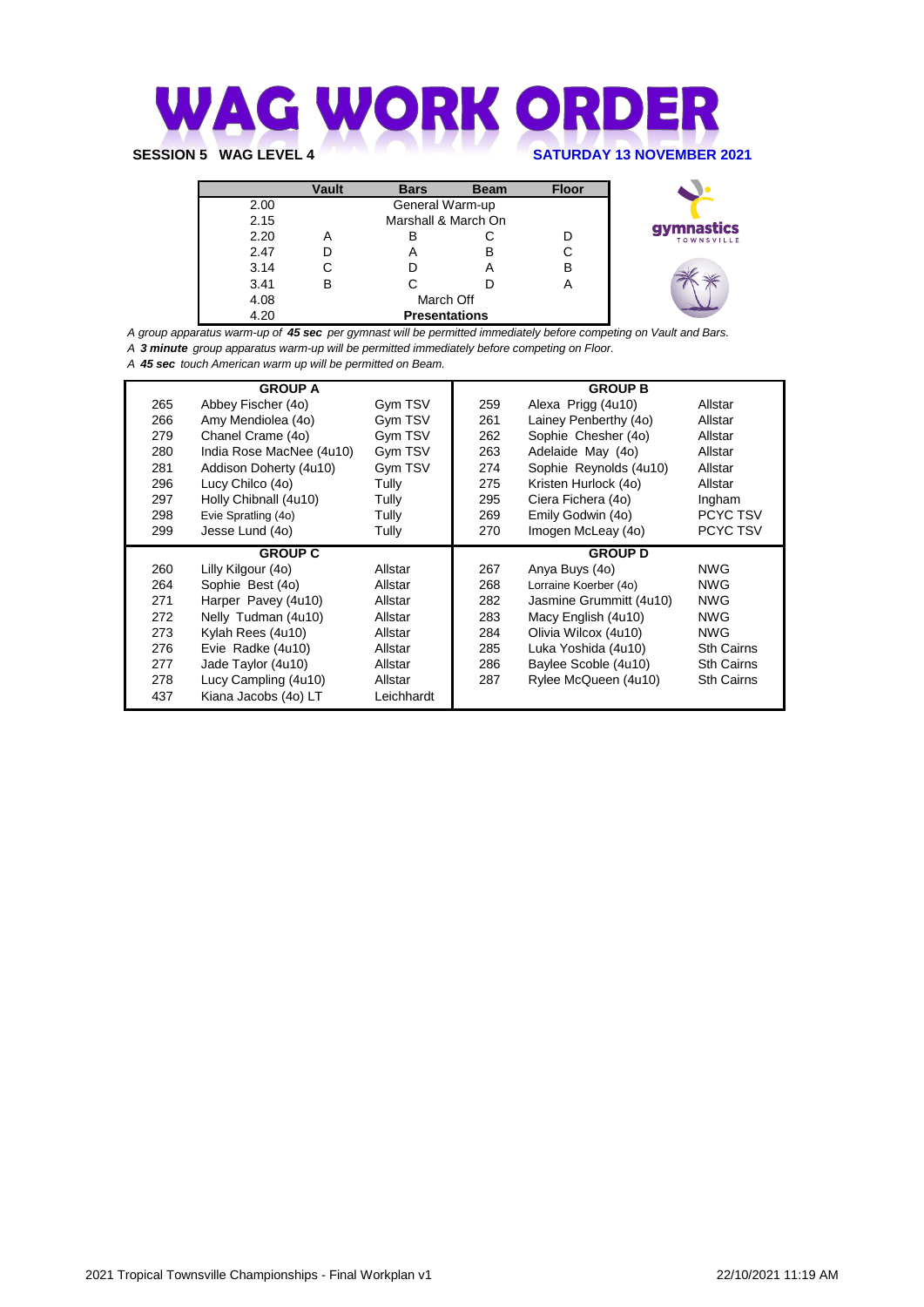

|      | Vault | <b>Bars</b>          | <b>Beam</b> | <b>Floor</b> |                                 |  |  |  |  |  |
|------|-------|----------------------|-------------|--------------|---------------------------------|--|--|--|--|--|
| 5.15 |       | General Warm-up      |             |              |                                 |  |  |  |  |  |
| 5.35 |       | Marshall & March On  |             |              |                                 |  |  |  |  |  |
| 5.40 | Α     | в                    |             |              | gymnastics<br><b>TOWNSVILLE</b> |  |  |  |  |  |
| 6.15 |       |                      | В           |              |                                 |  |  |  |  |  |
| 6.50 |       |                      | А           | в            |                                 |  |  |  |  |  |
| 7.25 | в     |                      |             | 宀            |                                 |  |  |  |  |  |
| 8.00 |       | March Off            |             |              |                                 |  |  |  |  |  |
| 8.15 |       | <b>Presentations</b> |             |              |                                 |  |  |  |  |  |

*A group apparatus warm-up will be permitted before competing on VT and UB (60 sec / gymnast)*

*A 60-90 sec touch American warm up will be permitted on BB*

*A 5 minute group apparatus warm-up will be permitted immediately before competing on FX*

|     | <b>GROUP A</b>             |                   |            | <b>GROUP B</b>                       |                      |
|-----|----------------------------|-------------------|------------|--------------------------------------|----------------------|
| 376 | Kalea Burch (8)            | Gym TSV           | 353        | Maggie Jauncey (7o)                  | Allstar              |
| 377 | Brooklyn Caspani (8)       | Gym TSV           | 356        | Elana Schultheiss (7u13)             | Allstar              |
| 378 | Ariana Smith (8)           | Gym TSV           | 357        | Ellie Maker (7u13)                   | Allstar              |
| 379 | Kendall Sweeney (8)        | Gym TSV           | 354        | Leah Price (70)                      | Allstar              |
| 380 | Shoko Tregear (8)          | Gym TSV           | 355        | Charlotte Love (7o)                  | Allstar              |
| 394 | Shanna Archer (9)          | Gym TSV           | 358        | Amelie Taylor (7u13)                 | Allstar              |
| 395 | Abigail Peterson (9)       | Gym TSV           | 359        | Chay Boyle (7u13)                    | Allstar              |
| 396 | Abby Reincastle (9)        | Gym TSV           | 360        | Mia Riches (7u13)                    | Allstar              |
| 369 | Angelina Tulloch (7)       | Mareeba           | 361        | Grace Tunny (7u13)                   | Allstar              |
| 387 | Brydie Genge (8)           | Mareeba           | 362        | Ikaia Wessling (7u13)                | Allstar              |
|     |                            |                   |            |                                      |                      |
|     |                            |                   |            |                                      |                      |
|     | <b>GROUP C</b>             |                   |            | <b>GROUP D</b>                       |                      |
| 366 | Summer Roberts (7) LT      | Mackay            | 374        | Maddysun Laine-Geldens (8)           | <b>BVGC</b>          |
| 367 | Hayley Colless (7) LT      | Mackay            | 375        | Zahra Cooper (8)                     | <b>BVGC</b>          |
| 382 | Artaya Ridley (8) LT       | Mackay            | 391        | Philippa Taylor (9)                  | <b>BVGC</b>          |
| 383 | Ella Duncan (8) LT         | Mackay            | 392        | Aimee Gowlett (9)                    | <b>BVGC</b>          |
| 384 | Oriana Morgan (8) LT       | Mackay            | 393        | Makayla Ghidella (9)                 | <b>BVGC</b>          |
| 385 | Siena Carney (8) LT        | Mackay            | 397        | Tali Hoye (10)                       | <b>BVGC</b>          |
| 370 | Alexandra (Ally) Tyrie (7) | <b>Sth Cairns</b> | 372        | Madison Marshall (7)                 | Momentum             |
| 371 | Alysha Magee (7)           | <b>Sth Cairns</b> | 373        | Shelby Hamilton (7)                  | Momentum             |
| 388 | Macayla Jones (8)          | <b>Sth Cairns</b> | 389        | Natarlia Weston (8)                  | Momentum             |
|     |                            |                   | 390<br>398 | Hannah Mills (8)<br>Emily Mills (10) | Momentum<br>Momentum |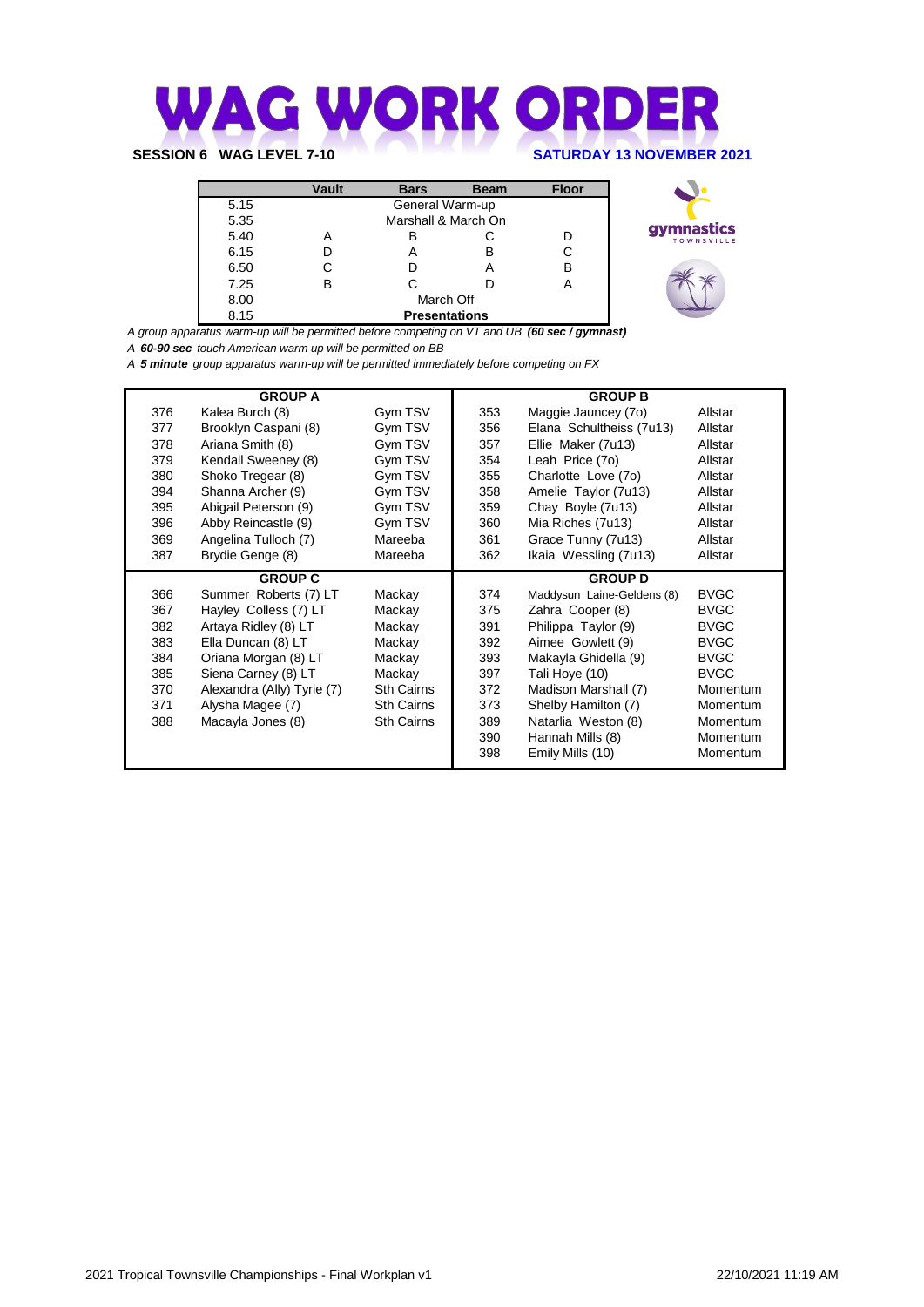## **WAG WORK ORDER SESSION 7 WAG LEVEL 3U8 & 3U10 SUNDAY 14 NOVEMBER 2021**

|       | Vault | <b>Bars</b>          | <b>Beam</b> | <b>Floor</b> |                                 |
|-------|-------|----------------------|-------------|--------------|---------------------------------|
| 8.30  |       | General Warm-up      |             |              |                                 |
| 8.45  |       | Marshall & March On  |             |              |                                 |
| 8.50  |       |                      |             |              | gymnastics<br><b>TOWNSVILLE</b> |
| 9.17  |       |                      | в           |              |                                 |
| 9.44  |       |                      | A           | В            |                                 |
| 10.11 | В     |                      |             | $\mathsf{A}$ |                                 |
| 10.37 |       | March Off            |             |              |                                 |
| 10.50 |       | <b>Presentations</b> |             |              |                                 |

*A group apparatus warm-up of 45 sec per gymnast will be permitted immediately before competing on Vault and Bars.* 

*A 4 minute group apparatus warm-up will be permitted immediately before competing on Floor.*

*A 30 sec touch American warm up will be permitted on Beam.*

|     | <b>GROUP A</b>              |         |     | <b>GROUP B</b>             |                   |
|-----|-----------------------------|---------|-----|----------------------------|-------------------|
| 214 | Faith Fischer (3u10)        | Gym TSV | 225 | Tay-arna Stretton (3u10)   | PCYC TSV          |
| 215 | Hannah Brooks (3u10)        | Gym TSV | 226 | Payton Kernback (3u10)     | <b>Sth Cairns</b> |
| 219 | Sienna Farmer (3u10)        | Gym TSV | 227 | Kendra Perry (3u10)        | <b>Sth Cairns</b> |
| 236 | Mia Atkinson (3u8)          | Gym TSV | 228 | Kalais Winter (3u10)       | <b>Sth Cairns</b> |
| 237 | Lillie-Anne Humphries (3u8) | Gym TSV | 229 | Lillian Vikionkorpi (3u10) | <b>Sth Cairns</b> |
| 238 | MaKenzie McVeigh (3u8)      | Gym TSV | 239 | Makayla Roggenkamp (3u8)   | <b>Sth Cairns</b> |
| 230 | Mimi Knickel (3u10)         | Ingham  | 240 | Montana Pointon (3u8)      | <b>Sth Cairns</b> |
| 232 | Isla Murray (3u8)           | Ingham  | 241 | Shekina Vui (3u8)          | <b>Sth Cairns</b> |
| 244 | Josie Towner (3u10)         | Ingham  | 242 | Billie Morris (3u8)        | <b>Sth Cairns</b> |
|     |                             |         | 243 | Chloe Nicholson (3u8)      | <b>Sth Cairns</b> |
|     | <b>GROUP C</b>              |         |     | <b>GROUP D</b>             |                   |
| 209 | Jasmine Prigg (3u10)        | Allstar | 216 | Zahli Mercer (3u10)        | Gym TSV           |
|     |                             |         |     |                            |                   |
| 210 | Zoe Berting (3u10)          | Allstar | 217 | Annalise Wuersching (3u10) | Gym TSV           |
| 211 | Sienna White (3u10)         | Allstar | 218 | Abigail Charles (3u10)     | Gym TSV           |
| 212 | Isabella Garcha (3u10)      | Allstar | 220 | Taylah Barringhaus (3u10)  | Gym TSV           |
| 213 | Lily White (3u10)           | Allstar | 221 | Elliott Nugent (3u10)      | Gym TSV           |
| 233 | Ella Pauli (3u8)            | Allstar | 222 | Erika Maddern (3u10)       | Gym TSV           |
| 234 | Anna Shirtcliff (3u8)       | Allstar | 231 | Melody Derrick (3u10)      | Tully             |
| 235 | Tori Duffy (3u8)            | Allstar | 223 | Lillia Joslin (3u10)       | Mareeba           |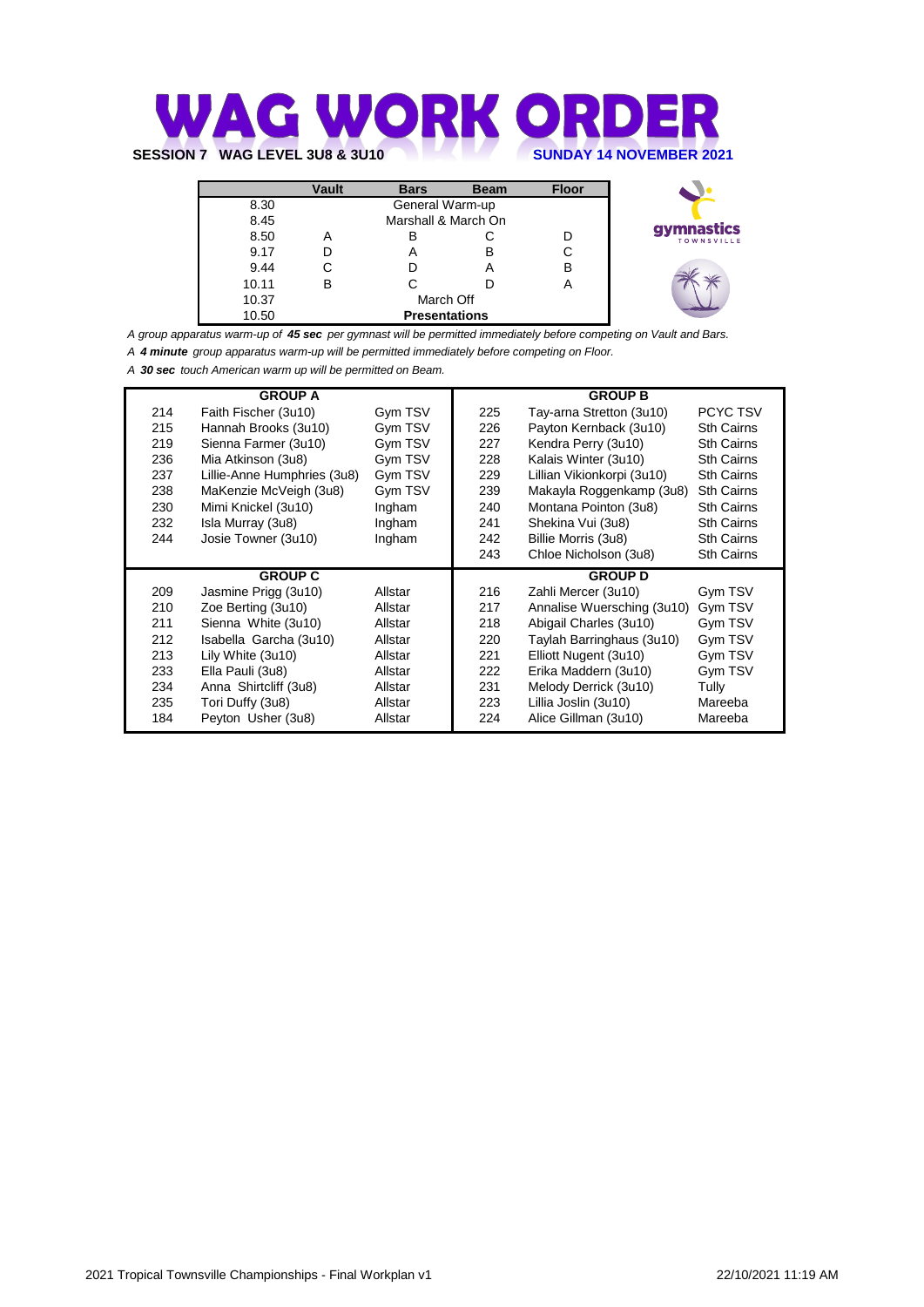# **SESSION 8 WAG LEVEL 30 WORK ORDER**

|       | Vault | <b>Bars</b>          | <b>Beam</b> | <b>Floor</b> |                                 |
|-------|-------|----------------------|-------------|--------------|---------------------------------|
| 11.30 |       | General Warm-up      |             |              |                                 |
| 11.45 |       | Marshall & March On  |             |              |                                 |
| 11.50 |       |                      |             |              | gymnastics<br><b>TOWNSVILLE</b> |
| 12.16 |       |                      | B           |              |                                 |
| 12.42 |       |                      | А           | в            |                                 |
| 1.08  | В     |                      |             | A            |                                 |
| 1.34  |       | March Off            |             |              |                                 |
| 1.45  |       | <b>Presentations</b> |             |              |                                 |

*A group apparatus warm-up of 45 sec per gymnast will be permitted immediately before competing on Vault and Bars.* 

*A 4 minute group apparatus warm-up will be permitted immediately before competing on Floor.*

*A 30 sec touch American warm up will be permitted on Beam.*

|                                        | <b>GROUP A</b>                                                                                                                      |                                                                |                                               | <b>GROUP B</b>                                                                                                                                        |                                                                                                                 |  |  |  |  |  |
|----------------------------------------|-------------------------------------------------------------------------------------------------------------------------------------|----------------------------------------------------------------|-----------------------------------------------|-------------------------------------------------------------------------------------------------------------------------------------------------------|-----------------------------------------------------------------------------------------------------------------|--|--|--|--|--|
| 189<br>190<br>191<br>192<br>193<br>194 | Maddisyn White (30)<br>Faith Cheslett (30)<br>Jorja Holznagel (30)<br>Georgie Goodman (30)<br>Keeva Murphy (30)<br>Ashlee Bolt (30) | Gym TSV<br>Gym TSV<br>Gym TSV<br>Gym TSV<br>Gym TSV<br>Gym TSV | 182<br>183<br>185<br>186<br>187<br>188        | Evie Fisher (30)<br>Lola Newman (30)<br>Charli Cockburn (30)<br>Rhani Hohn (30)<br>Makayla Glover (30)<br>Erin Zammit (30)                            | Allstar<br>Allstar<br>Allstar<br>Allstar<br>Allstar<br>Allstar                                                  |  |  |  |  |  |
| 195<br>196                             | Ahlexis Rose (30)<br>Olivia Jack (30)                                                                                               | Gym TSV<br>Gym TSV                                             |                                               |                                                                                                                                                       |                                                                                                                 |  |  |  |  |  |
|                                        | <b>GROUP C</b>                                                                                                                      |                                                                | <b>GROUP D</b>                                |                                                                                                                                                       |                                                                                                                 |  |  |  |  |  |
| 197<br>198<br>199<br>200<br>201<br>207 | Lyla Toohey (3o)<br>Amber Bransgrove (3o)<br>Chloe Baijada (30)<br>Lexi Fealy (30)<br>Emma Hawthorn (30)<br>Sophie Zonta (30)       | Mareeba<br>Mareeba<br>Mareeba<br>Mareeba<br>Mareeba<br>Tully   | 253<br>202<br>203<br>204<br>205<br>206<br>208 | Madeline Slaven (30)<br>Breeana Cains (30)<br>Holly Wilke (30)<br>Amity Brown (30)<br>Katie D'Amico (30)<br>Sofia Inunciaga (30)<br>Talia Towner (3o) | <b>PCYC TSV</b><br><b>PCYC TSV</b><br><b>PCYC TSV</b><br><b>PCYC TSV</b><br><b>PCYC TSV</b><br>Ingham<br>Ingham |  |  |  |  |  |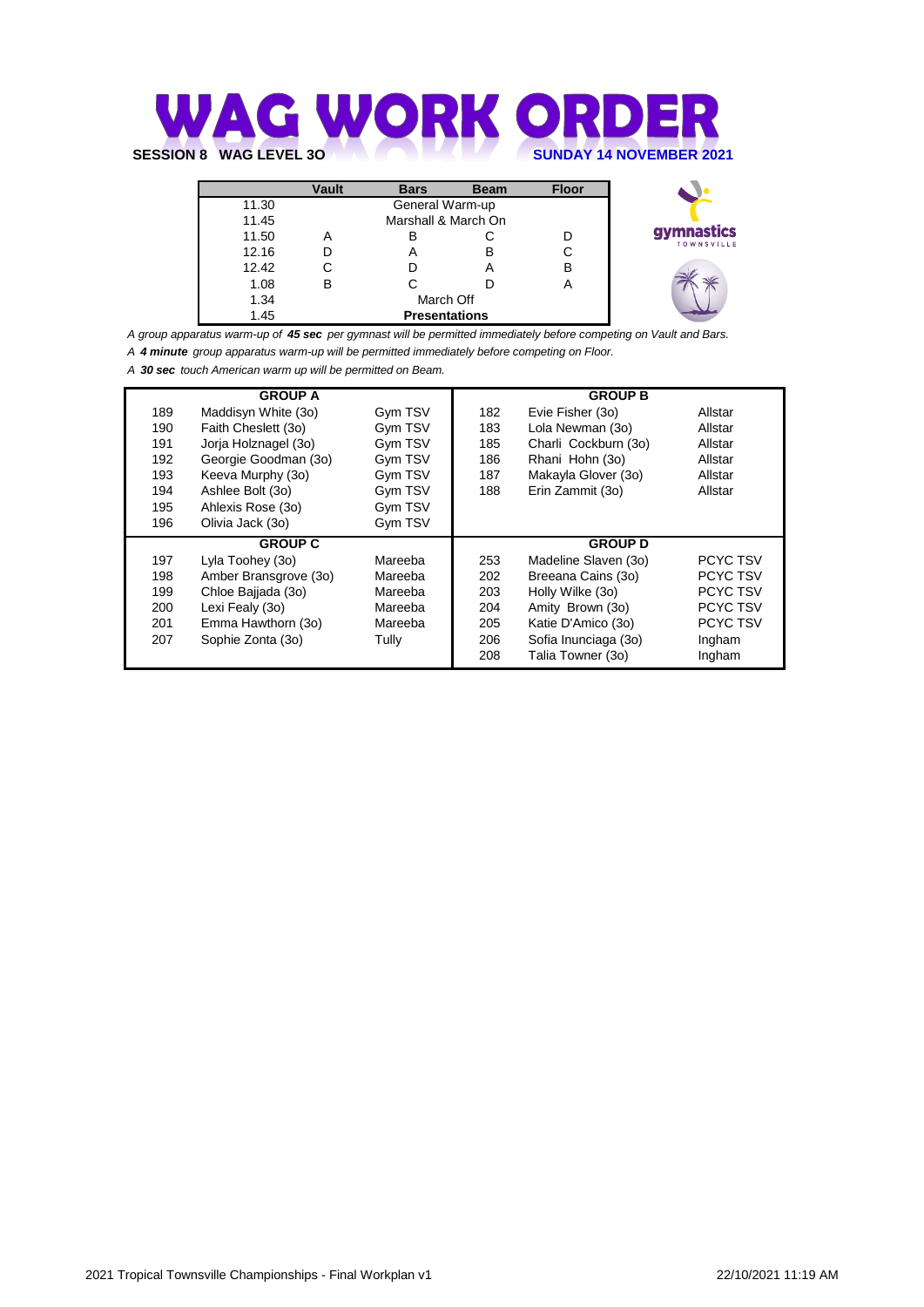## **MAG WORK ORDER SESSION 9 MAG LEVEL 3 - 10 SUNDAY 14 NOVEMBER 2021**

|      | <b>FLOOR</b> | <b>POMMELS</b> | <b>RINGS</b>         | <b>VAULT</b> | <b>P/BARS</b> | <b>H/BAR</b> |                          |
|------|--------------|----------------|----------------------|--------------|---------------|--------------|--------------------------|
| 2.30 |              |                | General Warm Up      |              |               |              |                          |
| 2.50 |              |                | Marshall & March On  |              |               |              |                          |
| 2.55 | A            | в              | С                    |              |               |              |                          |
| 3.28 | C            | Α              | B                    |              |               |              | gymnastics<br>TOWNSVILLE |
| 4.01 | В            | С              | A                    |              |               |              |                          |
| 4.34 |              |                |                      | A            | B             | С            |                          |
| 5.07 |              |                |                      | С            | Α             | B            |                          |
| 5.40 |              |                |                      | B            | С             | A            |                          |
| 6.13 |              |                | March Off            |              |               |              |                          |
| 6.25 |              |                | <b>Presentations</b> |              |               |              |                          |

*A 5 minute group apparatus warm-up will be permitted immediately before competing on Floor. Vault warm-up: 2 touch for each vault*

*A group apparatus warm-up of 60 sec per gymnast will be permitted immediately before competing on all other apparatus.* 

|     | <b>GROUP A</b>        |                   |     | <b>GROUP B</b>             |         |
|-----|-----------------------|-------------------|-----|----------------------------|---------|
| 245 | Riley Brooks (3)      | Gym TSV           | 248 | Matthew Davies (3)         | Mareeba |
| 246 | Elias Faint (3)       | Gym TSV           | 249 | Drummond Euguster-Ward (3) | Mareeba |
| 247 | Mitchell Ross (3)     | Gym TSV           | 250 | Garry Andersen (3)         | Mareeba |
| 289 | Alexander Jones (3)   | Gym TSV           | 251 | Yannick Hensen (3)         | Mareeba |
| 291 | Caelen Stone (3)      | Gym TSV           | 252 | Finnlay Ford (3)           | Mareeba |
| 290 | Luke Kaczmarek (4)    | Gym TSV           | 337 | Samuel Coyne (6opt)        | Mareeba |
| 292 | Luke Walsh (4)        | Gym TSV           | 338 | Myles Dobbs-Brown (6opt)   | Mareeba |
| 339 | Harley Caspani (6opt) | Gym TSV           | 368 | Oliver Hampton (7)         | Mareeba |
| 381 | Robbie Barnett (8) LT | Mackay            | 386 | Frank Tulloch (8)          | Mareeba |
|     | <b>GROUP C</b>        |                   |     |                            |         |
| 288 | Rhys Spralja (4)      | <b>BVGC</b>       |     |                            |         |
| 336 | Elijah Williams (5)   | <b>BVGC</b>       |     |                            |         |
| 363 | Edan Mattinson (7)    | <b>BVGC</b>       |     |                            |         |
| 364 | Kodi Brooks (7)       | <b>BVGC</b>       |     |                            |         |
| 365 | Clarke Walters (7)    | <b>BVGC</b>       |     |                            |         |
| 254 | Lincoln Price (3)     | Sth Cairns        |     |                            |         |
| 255 | Benjamin Van Gool (3) | <b>Sth Cairns</b> |     |                            |         |
| 256 | Bailey Beynon (3)     | <b>Sth Cairns</b> |     |                            |         |
| 257 | Sascha Reveleigh (3)  | <b>Sth Cairns</b> |     |                            |         |
| 258 | Peyton Bowman (3)     | <b>Sth Cairns</b> |     |                            |         |
| 293 | Franklin Payne (4)    | <b>Sth Cairns</b> |     |                            |         |
| 294 | Connor Bertuna (4)    | <b>Sth Cairns</b> |     |                            |         |
|     |                       |                   |     |                            |         |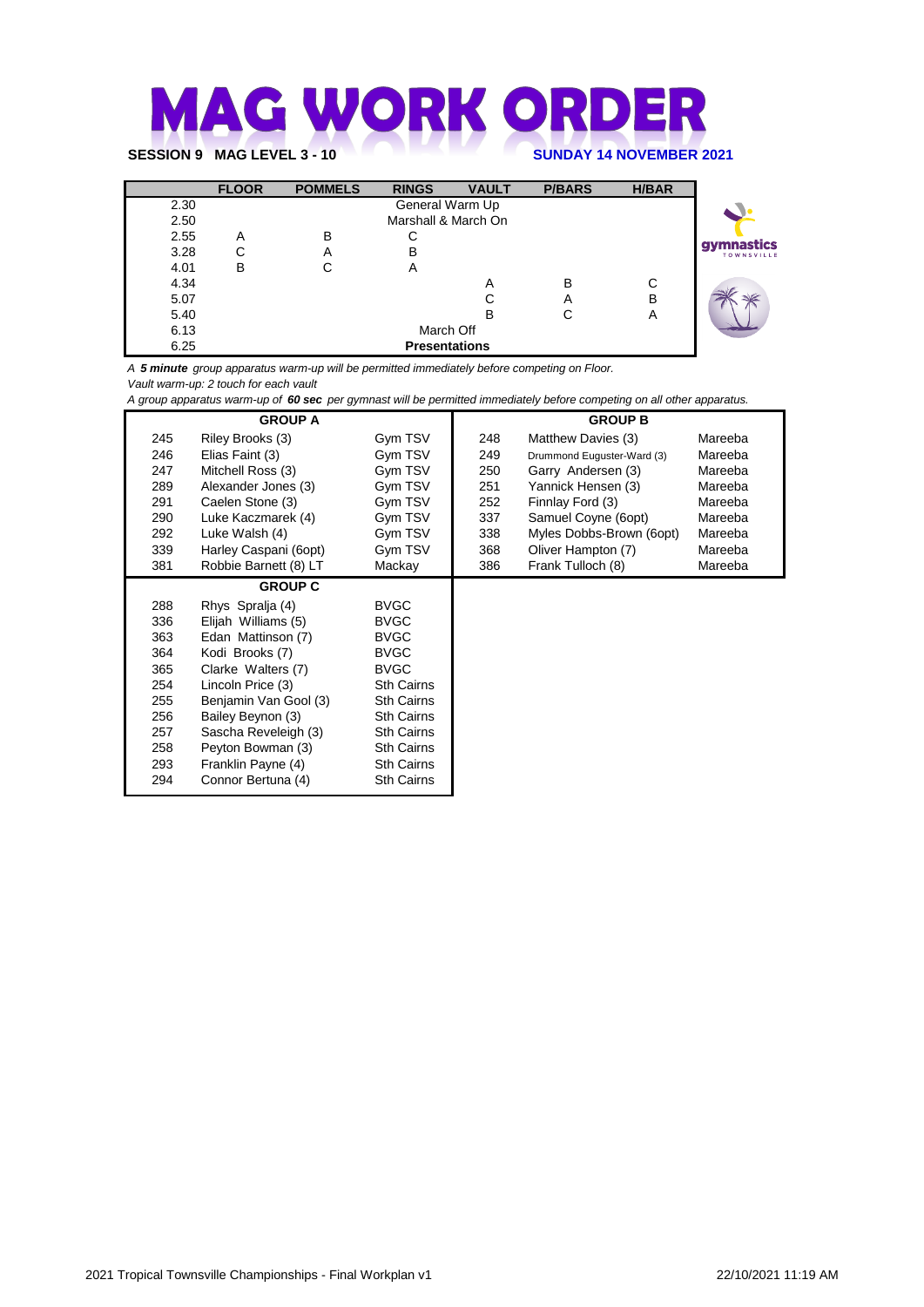# 2021 Tropical Townsville



Judging Panels

₹₹



**gymnastics** 

| <b>Session 1</b>                             | <b>WAG LEVEL 5 - 6</b>                  |                                            | Roll Call: 4.15pm Friday 12 Nov             |  |  |  |  |  |  |
|----------------------------------------------|-----------------------------------------|--------------------------------------------|---------------------------------------------|--|--|--|--|--|--|
| <b>VAULT</b>                                 | <b>BARS</b>                             | <b>BEAM</b>                                | <b>FLOOR</b>                                |  |  |  |  |  |  |
| Kylie Mattinson (INT)<br>Chloe Jeffery (INT) | Yvette Ruppin (ADV)<br>Janet Ross (INT) | Tahlia Peterson (ADV)<br>Skye Cairns (INT) | Kirsty Stevens (ADV)<br>Jorja Mahoney (INT) |  |  |  |  |  |  |
| <b>Jury: Kristen Walker (ADV)</b>            |                                         |                                            |                                             |  |  |  |  |  |  |
|                                              |                                         |                                            |                                             |  |  |  |  |  |  |
| <b>Session 2</b>                             | <b>WAG LEVEL 1</b>                      |                                            | Roll Call: 7.50am Saturday 13 Nov           |  |  |  |  |  |  |
| <b>VAULT</b>                                 | <b>BARS</b>                             | <b>BEAM</b>                                | <b>FLOOR</b>                                |  |  |  |  |  |  |
| Taylor Stafford (INT)                        | Chloe Jeffery (INT)                     | Brianna Stanley (INT)                      | Skye Cairns (INT)                           |  |  |  |  |  |  |
| <b>Jury: Tahlia Peterson (ADV)</b>           |                                         |                                            |                                             |  |  |  |  |  |  |
| <b>Session 3</b>                             | <b>WAG LEVEL 2</b>                      |                                            | Roll Call: 9.35am Saturday 13 Nov           |  |  |  |  |  |  |
| <b>VAULT</b>                                 | <b>BARS</b>                             | <b>BEAM</b>                                | <b>FLOOR</b>                                |  |  |  |  |  |  |
| Taylor Stafford (INT)                        | Chloe Jeffery (INT)                     | Tahlia Peterson (ADV)                      | Skye Cairns (INT)                           |  |  |  |  |  |  |
| <b>Jury: Kristen Walker (ADV)</b>            |                                         |                                            |                                             |  |  |  |  |  |  |
| <b>Session 4</b>                             | <b>WAG Pre-3</b>                        |                                            | Roll Call: 11.35am Saturday 13 Nov          |  |  |  |  |  |  |
| <b>VAULT</b>                                 | <b>BARS</b>                             | <b>BEAM</b>                                | <b>FLOOR</b>                                |  |  |  |  |  |  |
| Taylor Stafford (INT)                        | Chloe Jeffery (INT)                     | <b>Brianna Stanley (INT)</b>               | Leah Wilcox (BEG)                           |  |  |  |  |  |  |
| <b>Jury: Kristen Walker (ADV)</b>            |                                         |                                            |                                             |  |  |  |  |  |  |
| <b>Session 4</b>                             | <b>MAG LEVEL 1 - 2</b>                  |                                            | Roll Call: 11.35am Saturday 13 Nov          |  |  |  |  |  |  |
| <b>FLOOR &amp; VAULT</b>                     | <b>POMMELS &amp; P'BARS</b>             | <b>RINGS &amp; H'BAR</b>                   |                                             |  |  |  |  |  |  |
| Ken Gunawan (INT)                            | Christian Hensman (INT)                 | Wayne Owens (INT)                          |                                             |  |  |  |  |  |  |
| Jury: Ken Gunawan (INT)                      |                                         |                                            |                                             |  |  |  |  |  |  |
| <b>Session 5</b>                             | <b>WAG LEVEL 4</b>                      |                                            | Roll Call: 1.50pm Saturday 13 Nov           |  |  |  |  |  |  |
| <b>VAULT</b>                                 | <b>BARS</b>                             | <b>BEAM</b>                                | <b>FLOOR</b>                                |  |  |  |  |  |  |
| Kelly Tulloch (ADV)                          | Yvette Ruppin (ADV)                     | Lynne Stuart (ADV)                         | Kristen Walker (ADV)                        |  |  |  |  |  |  |
| Janet Ross (INT)                             | Tahlia Peterson (ADV)                   | Fiona Young (ADV)                          | Kylie Mattinson (INT)                       |  |  |  |  |  |  |
| <b>Jury: Tracie Brooks (FIG)</b>             |                                         |                                            |                                             |  |  |  |  |  |  |
| <b>Session 6</b>                             | <b>WAG Level 7 - 10</b>                 |                                            | Roll Call: 5.05pm Saturday 13 Nov           |  |  |  |  |  |  |
| <b>VAULT</b>                                 | <b>BARS</b>                             | <b>BEAM</b>                                | <b>FLOOR</b>                                |  |  |  |  |  |  |
| Jenny Rowland (ADV)                          | Yvette Ruppin (ADV)                     | Lynne Stuart (ADV)                         | Kristen Walker (ADV)                        |  |  |  |  |  |  |
| Leanna Gibson (ADV)                          | Tahlia Peterson (ADV)                   | Fiona Young (ADV)                          | Kirsty Stevens (ADV)                        |  |  |  |  |  |  |
| <b>Jury: Tracie Brooks (FIG)</b>             |                                         |                                            |                                             |  |  |  |  |  |  |
|                                              |                                         |                                            |                                             |  |  |  |  |  |  |
| <b>Session 7</b>                             | <b>WAG LEVEL 3u8 &amp; 3u10</b>         |                                            | Roll Call: 8.20am Sunday 14 Nov             |  |  |  |  |  |  |
| <b>VAULT</b>                                 | <b>BARS</b>                             | <b>BEAM</b>                                | <b>FLOOR</b>                                |  |  |  |  |  |  |
| Janelle Stewart (ADV)                        | Amy Welch (ADV)                         | Tahlia Peterson (ADV)                      | Fiona Young (ADV)                           |  |  |  |  |  |  |
| Jorja Mahoney (INT)                          | Michelle Ford (INT)                     | Kylie Mattinson (INT)                      | Skye Cairns (INT)                           |  |  |  |  |  |  |
| Jury: Kristen Walker (ADV)                   |                                         |                                            |                                             |  |  |  |  |  |  |
| <b>Session 8</b>                             | <b>WAG LEVEL 30</b>                     |                                            | Roll Call: 11.20am Sunday 14 Nov            |  |  |  |  |  |  |
| <b>VAULT</b>                                 | <b>BARS</b>                             | <b>BEAM</b>                                | <b>FLOOR</b>                                |  |  |  |  |  |  |
| Janelle Stewart (ADV)                        | Amy Welch (ADV)                         | Tahlia Peterson (ADV)                      | Fiona Young (ADV)                           |  |  |  |  |  |  |
| Jorja Mahoney (INT)                          | Michelle Ford (INT)                     | Kylie Mattinson (INT)                      | Skye Cairns (INT)                           |  |  |  |  |  |  |
| <b>Jury: Kristen Walker (ADV)</b>            |                                         |                                            |                                             |  |  |  |  |  |  |
| <b>Session 9</b>                             | <b>MAG LEVEL 3 - 8</b>                  |                                            | Roll Call: 2.20pm Sunday 14 Nov             |  |  |  |  |  |  |

| <b>POMMELS &amp; P'BARS</b> | <b>RINGS &amp; H'BAR</b> |
|-----------------------------|--------------------------|
| Brendan O'Dwyer (ADV)       | Kip Kemei (ADV SIL)      |
| Glenn Nilson (ADV)          | Leanna Gibson (INT BRZ)  |
|                             |                          |
|                             |                          |